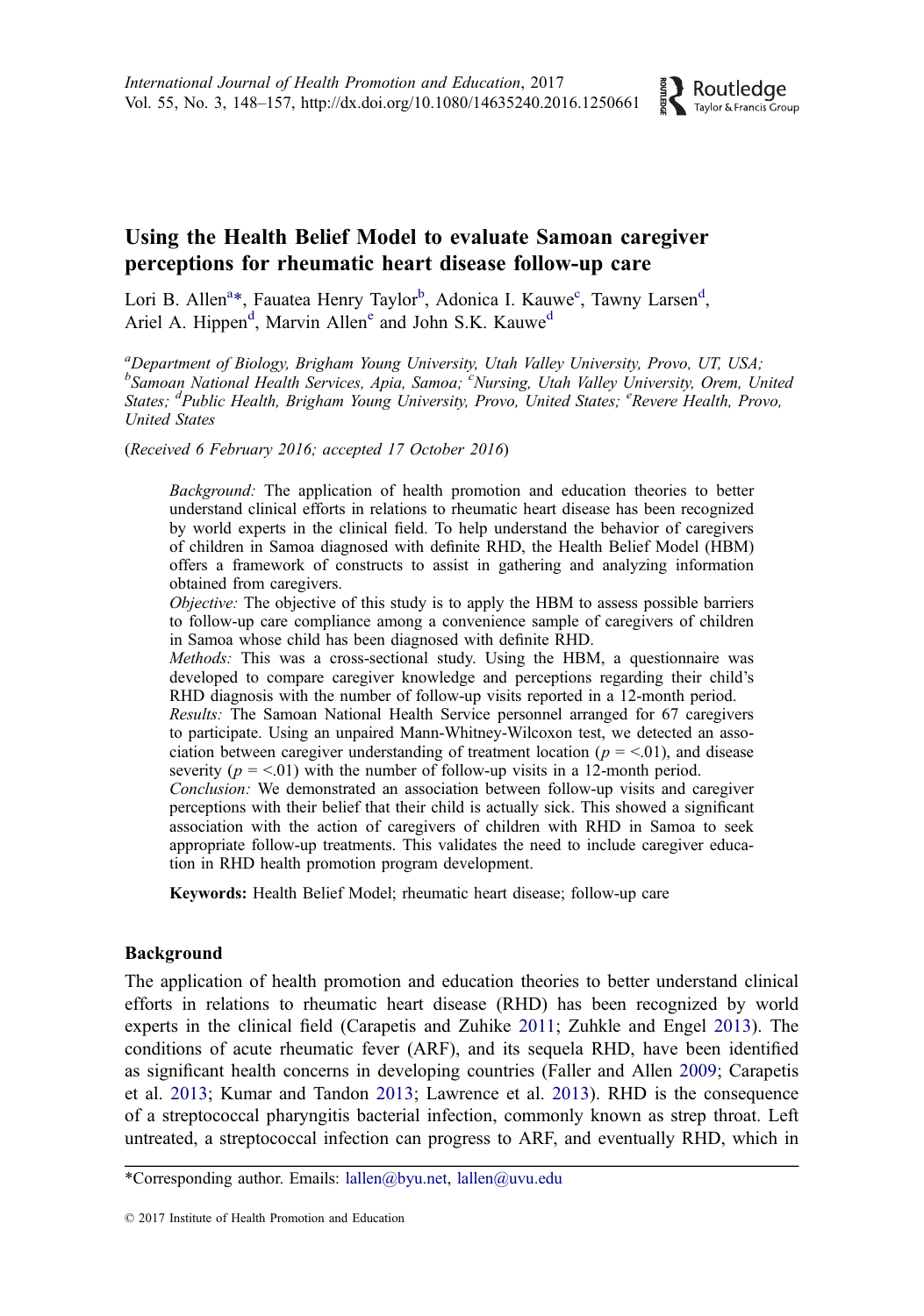<span id="page-1-0"></span>children between the ages of 5–15 years primarily causes valvular heart disease and can lead to symptoms of congestive heart failure and possible death. Proper antibiotics, most commonly benzathine penicillin, administered in a timely manner for an acute streptococcal pharyngeal infection can completely eliminate the immune response that can lead to ARF and RHD. Once a child develops ARF or RHD, they are at a substantially higher risk for recurring episodes of strep infections and bouts of ARF. Thus, once a child is diagnosed with RHD, regular prophylactic antibiotics, every 3–4 weeks for a minimum of 5 years, and for some life-long therapy is required. This is a defense against recurrent strep infections and bouts of ARF which can prevent progression of RHD (Remenyi et al. [2013\)](#page-9-0). RHD is both preventable and treatable, if children seek and receive proper medical therapy. Medical professionals and researchers understand the relationship between streptococcal pharyngitis and RHD, but it is not commonly understood among general populations, including the country of Samoa (Zuhkle and Engel [2013](#page-9-0)). In an earlier study, we demonstrated a relatively low comprehension base among parents in Samoa regarding elements associated with RHD, including the need for proper medical care and the contagion factor (Allen et al. [2011\)](#page-8-0). The significant resources dedicated in countries afflicted with RHD demonstrates a need to educate the general population regarding RHD (Remenyi et al. [2013;](#page-9-0) Zuhkle and Engel [2013](#page-9-0)).

Identification of children who would benefit from prophylactic antibiotic therapy can be done by clinical presentation or through echocardiographic screening (Kane et al. [2013\)](#page-8-0). If caregivers were unaware of the potential morbidity and possible mortality associated with a sore throat or RHD, it would reason that they would be less motivated to seek timely and appropriate medical attention (Kane et al. [2013\)](#page-8-0). These details highlight the need for awareness programs to utilize and involve at-risk populations in their personal healthcare (Coyne [2008;](#page-8-0) Joines and de Chesnay [2008](#page-8-0); Davoe-Blanes and La Parra [2012;](#page-8-0) Ramsey, Watkins, and Engel [2013;](#page-8-0) Zuhkle and Engel [2013](#page-9-0)).

Unfortunately, interest and funding for RHD research and development has decreased in recent years due to reported decrease of the disease in developed countries. This declining interest and awareness impeded efforts to affect the prevention and treatment of this 'neglected disease', which remains the most common form of cardiovascular disease affecting young adults and children under the age of 25 years (Remenyi et al. [2013\)](#page-9-0). Underdeveloped countries with limited resources, such as Samoa, continue to bear the burden of this preventable disease (Remenyi et al. [2013\)](#page-9-0). Indigenous populations can help themselves in the effort when appropriate knowledge and resources are available (Engel and Love [2013\)](#page-8-0). Considering the young age of those predominantly afflicted by RHD, caregiver compliance to RHD follow-up treatment protocols for children in their care who have been diagnosed with RHD could create improvement in disease prevention.

The Health Belief Model (HBM), and associated constructs, have been well documented in regards to health education program development and application, including caregivers (Cleland and van Ginneken [1988](#page-8-0); Pokhrel and Sauerborn [2004;](#page-8-0) Brewer and Fazekas [2007](#page-8-0); Gh et al. [2007](#page-8-0); Mann et al. [2009](#page-8-0); Reiter et al. [2009;](#page-8-0) Smith et al. [2011\)](#page-9-0). The HBM offers a framework of constructs to test the knowledge, and draw suppositions of possible behavior, of caregivers through the lens of individual perception regarding disease susceptibility and seriousness relative to potential benefits, barriers, threats, and the ability to affect the outcome of the child's condition (Mann et al. [2009\)](#page-8-0). A study conducted by Smith and associates operationalized the HBM to evaluate the association between parents' beliefs about vaccines and their decision to seek treatment.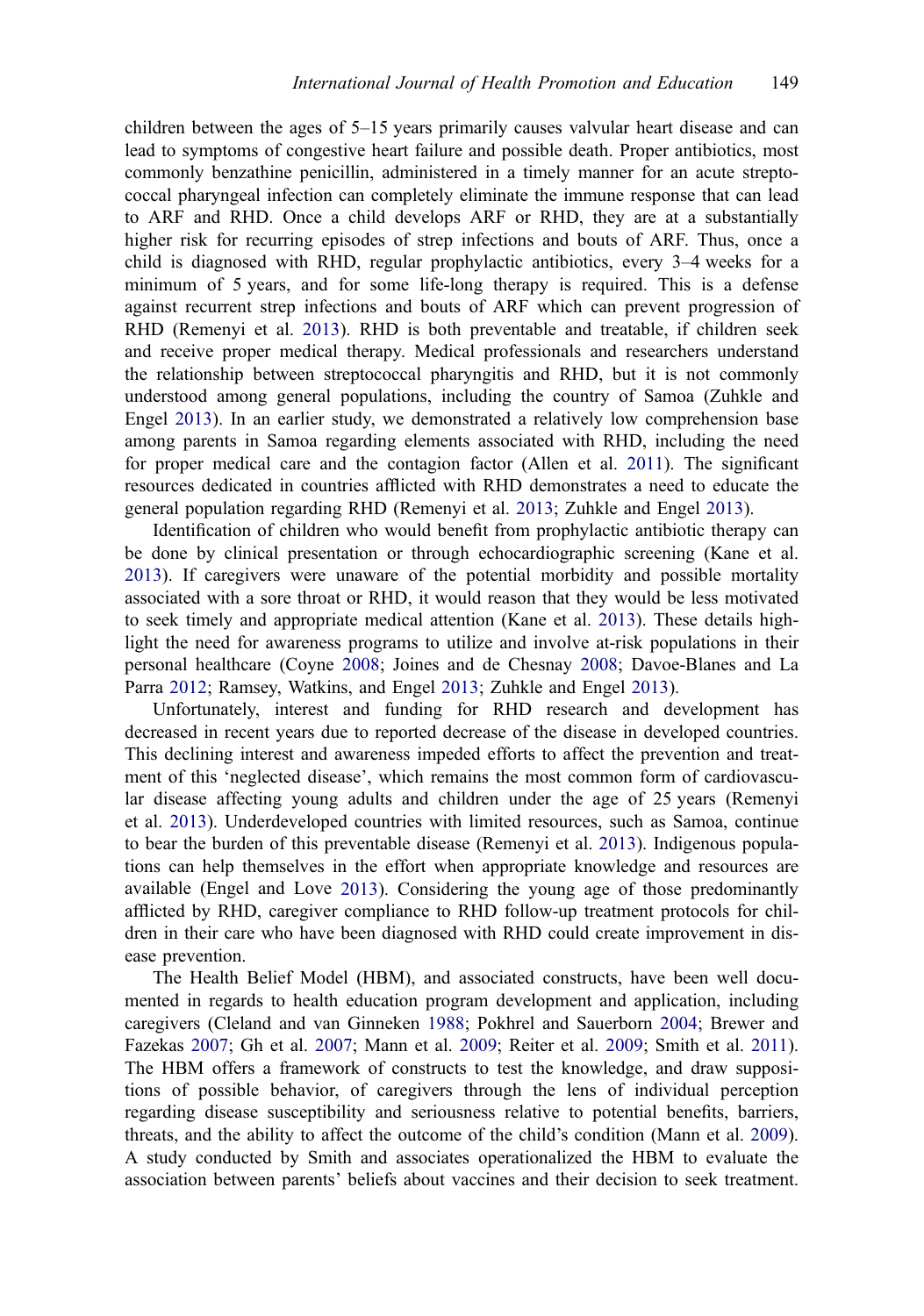<span id="page-2-0"></span>The results offered medical providers pertinent information to better understand vaccine safety concerns and why some parents delayed or refused vaccines for their children (Smith et al. [2011\)](#page-9-0).

The objective of the current study was to employ health promotion and education tools to assist clinical professionals to better understand perceptions of caregivers by applying the HBM to assess possible barriers to follow-up care compliance among of children in Samoa who have been identified positive for RHD. We studied determinants of behavior relative to knowledge and perceptions that are associated with adherence to treatment protocols after RHD diagnosis. Participants were from a cohort of caregivers of children in Samoa that have previously been diagnosed with RHD and should have been receiving follow-up care.

# **Methods**

# Research team

The study was a collaborative effort with the Samoan Ministry of Health (MOH), the Samoan National Health Services (NHS), and Rheumatic Rescue (RR). Rheumatic Rescue is a non-profit organization presently focusing work in the country of Samoa. The RR program is a joint effort between Utah Valley University (UVU) and Brigham Young University (BYU). The RR program operates under the direction of the Samoan MOH and NHS. The three components of RR include RHD health promotion, echocardiogram screening to detect RHD, and genetic testing of individuals identified with definite RHD. The program involves investigators and data collection from faculty at both BYU and UVU. As such, approval was obtained from both the BYU and UVU institutional review boards. The Samoan MOH, through a five-year agreement signed in 2013, recognized and approved this study and the RR program. The result of this agreement has been the creation of a multidisciplinary and international collaboration to address RHD. This partnership leverages the skills of health educators, medical clinicians, and genetic researchers toward altering the trajectory of RHD in Samoa, while simultaneously contributing to the broader effort of respected researchers and programs throughout the world.

# Study design

This was a cross-sectional study of caregivers of children in Samoa between the age of 5–17 years and were previously identified as having definite RHD during echocardiographic screening as defined by the World Heart Federation guidelines (Remenyi et al. [2012\)](#page-8-0). The screenings were performed by certified echocardiogram technicians who were part of the RR team. Other than having a child diagnosed with definite RHD, inclusion criteria specified that the caregiver be 20 years of age or older, was contacted by the NHS to participate, and indicated a willingness to participate.

The RR team conducts an annual educational and echocardiography-screening program at primary schools in Samoa, which are designated by the NHS, to detect children with RHD. The schools are located on the two main islands, Upolu and Savaii. Echocardiographic screening was performed in either 2012 or 2013. Children identified with definite RHD were referred to local physicians responsible for follow up care. Duration of antibiotic therapy, route of delivery, choice of antibiotic (generally benzathine penicillin unless there is a known allergy), location of therapy, and clinical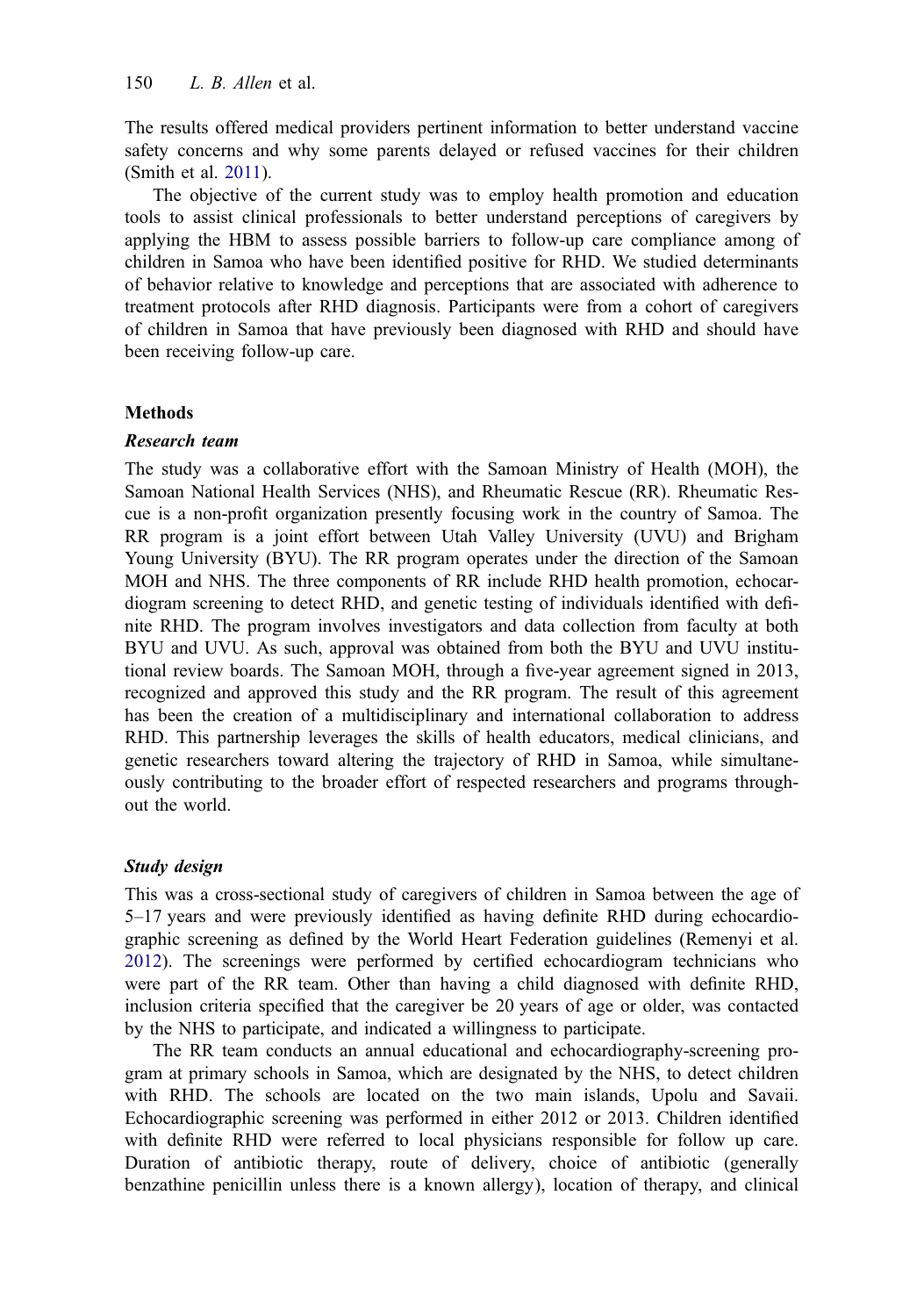<span id="page-3-0"></span>follow-up was determined by the Samoan NHS and the Samoan Rheumatic Committee. Generally, every 3–4 weeks children should receive monthly benzathine penicillin injections by trained nurses at a local clinic or hospital for a minimum of 5 years. Follow-up visits were documented by self-reporting the number of visits over a 12-month time period, June 2013 to June 2014, in which 12 follow up treatments should have occurred. This study was conducted in June 2014 at district hospitals and clinics In Samoa. Caregivers of children who presented for a routine echocardiographic follow up were invited to answer the questionnaire in a verbal question-and-answer fashion with an NHS staff member. The interview lasted approximately eight minutes.

Perceptions and behaviors of the caregivers were considered in this study as they bear the responsibility to assure the child receives proper medical care post diagnosis. In the country of Samoa the term 'caregiver' has a relatively broad meaning, which frequently extends beyond the parents to include siblings, aunts and uncles, and/or grandparents. While the HBM has not been applied directly to those with RHD, it has been used to assess parent beliefs relative to their child's health, and it was determined that the HBM was an effective means to determine the underlying architecture of parental health-related beliefs relative to the well-being of their child (Highland, KB [2011\)](#page-8-0). Using the HBM, a questionnaire was developed to compare caregiver knowledge and perceptions regarding their child's RHD diagnosis with the number of follow-up visits reported in a 12-month time period from June 2013 to May 2014. (Table 1)

Items on the questionnaire were designed to test knowledge, not personal opinion, as well as individual limitations, such as access to transportation, that may influence perceived barriers. Questions were not listed in groups according to the HBM constructs, but rather arbitrarily distributed throughout the questionnaire. Response options were limited to 'yes', 'no', 'I don't know. The questionnaire consisted of 16 questions informed by the HBM. These included questions testing caregiver perceptions regarding their child relative to RHD diagnosis and treatment, the severity of disease, susceptibility of development of serious RHD. The questions also explored possible barriers and benefits to seeking the required follow-up care. In addition basic consent, demographics, and the number of clinical follow-up treatments for the 12 months designated, for a total of 30 questions.

As the distribution of follow-up visits deviated significantly from a normal distribution (Sahpiro–Wilk test;  $p < 0.01$ ), we used appropriate non-parametric statistics for each test. For each of the 16 questions of interest from the health promotion perspective, we grouped subjects into two subsets, those who responded 'Yes', and those who answered either 'No' or 'I don't know.' For each question, we performed an independent 2-sample Mann–Whitney–Wilcoxon test using R statistical software, version 3.1.1. For this analysis, alpha was set to  $p \leq 0.05$ .

| Construct                           | Application to Samoan Caregivers                                                                                                      |
|-------------------------------------|---------------------------------------------------------------------------------------------------------------------------------------|
| Perceived<br>susceptibility         | Caregiver belief concerning the chance of their child getting RHD                                                                     |
|                                     | Perceived severity Caregiver belief concerning the seriousness of RHD for their child                                                 |
|                                     | Perceived benefits Caregiver belief in the efficacy of advised follow-up care to reduce the health<br>risk for their child            |
| Perceived barriers<br>Self-efficacy | Caregiver belief concerning the physical and psychological burden of RHD<br>Caregiver confidence in their ability to help their child |

Table 1. Health Belief Model design for RHD follow-up assessment.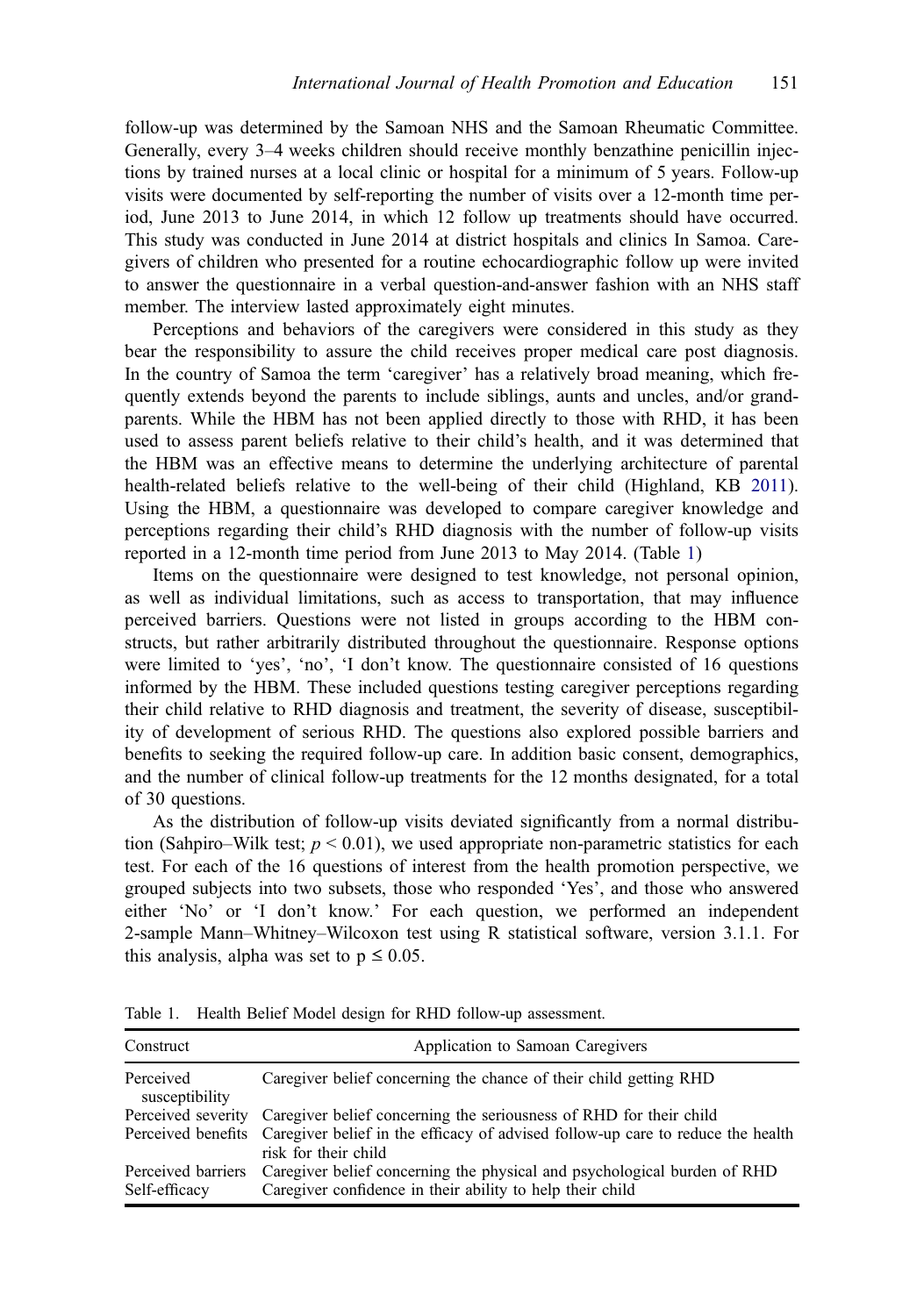To measure association of caregiver age on number of follow-up visits, respondents were grouped in intervals of ten years from 20–29 years, 30–39 years, 40–49 years, 50– 59 years, and  $\geq 60$  years. To assess possible association of caregiver education on number of follow-up visits, we grouped respondents by highest education level obtained: Primary school (up to age 11 years), secondary school (up to age 16 years), and college. Caregivers were grouped into one of four classifications: parent; grandparent; extended family, which included siblings aunts, and uncles; and other. We tested for significance of associations using the Kruskal-Wallis test, which is the non-parametric equivalent to the one-way ANOVA, using R version 3.1.1.

### **Results**

Out of the possible number of potential participants, caregivers of 67 children previously diagnosed by the RR team with definite RHD responded to the notification sent by NHS staff for a follow-up consultation and accompanied their child for the follow up echocardiogram. All caregivers consented to participate in the study. Threewere eliminated due to incomplete information, giving a convenience sample of 64 participants who either answered all or most of the questions. Parents comprised 77% of the participants, 23% were either grandparents or extended family members, 69% were between the ages of 30–50, and 80% lived on the island of Savaiiand 48% had received at least 9 years of formal education (Table 2).

We failed to detect significant association between age and number of follow-up visits  $(\chi^2 = 3.26, p = 0.51)$  or between education level and number of follow up visits  $(\chi^2 = 0.25, p = 0.97)$ . Using an unpaired Mann-Whitney-Wilcoxon test, we detected an association between aspects of health knowledge and perception and follow-up (Table [3\)](#page-5-0).

| Age group of caregiver:<br>count | Caregiver category:<br>count | Caregiver education<br>level: count | Island: count  |
|----------------------------------|------------------------------|-------------------------------------|----------------|
| No response: 1                   |                              |                                     |                |
| $20-29$ years: 5                 | Parent: 0                    | Primary: 0                          | Upolu: 2       |
|                                  | Grandparent: 0               | Secondary: 1                        | Savaii: 3      |
|                                  | Ext. Family: 5               | College: 4                          |                |
|                                  | No response: 0               | No response:1                       | No response: 0 |
| 30–39 years: 21                  | Parent: 18                   | Primary: 0                          | Upolu: 5       |
|                                  | Grandparent: 0               | Secondary: 7                        | Savaii: 16     |
|                                  | Ext. Family: 3               | College: 14                         |                |
|                                  | No response: 0               | No response: 0                      | No response: 0 |
| 40–49 years: 23                  | Parent: 22                   | Primary: 4                          | Upolu: 4       |
|                                  | Grandparent: 0               | Secondary: 9                        | Savaii: 19     |
|                                  | Ext. Family: 1               | College 10                          |                |
|                                  | No response: 0               | No response: 0                      | No response: 0 |
| $50 - 59:11$                     | Parent: 7                    | Primary: 3                          | Upolu: 3       |
|                                  | Grandparent: 3               | Secondary: 5                        | Savaii: 8      |
|                                  | Ext. Family: 1               | College: 2                          |                |
|                                  | No response: 0               | No response: 1                      | No response: 0 |
| $60$ years+: 3                   | Parent: 2                    | Primary: 2                          | Upolu: $0$     |
|                                  | Grandparent: 1               | Secondary: 0                        | Savaii: 3      |
|                                  | Ext. Family: 0               | College: 1                          |                |
|                                  | No response: 0               | No response: 0                      | No response: 0 |

Table 2. Summary of cohort by age, education, and island of residence.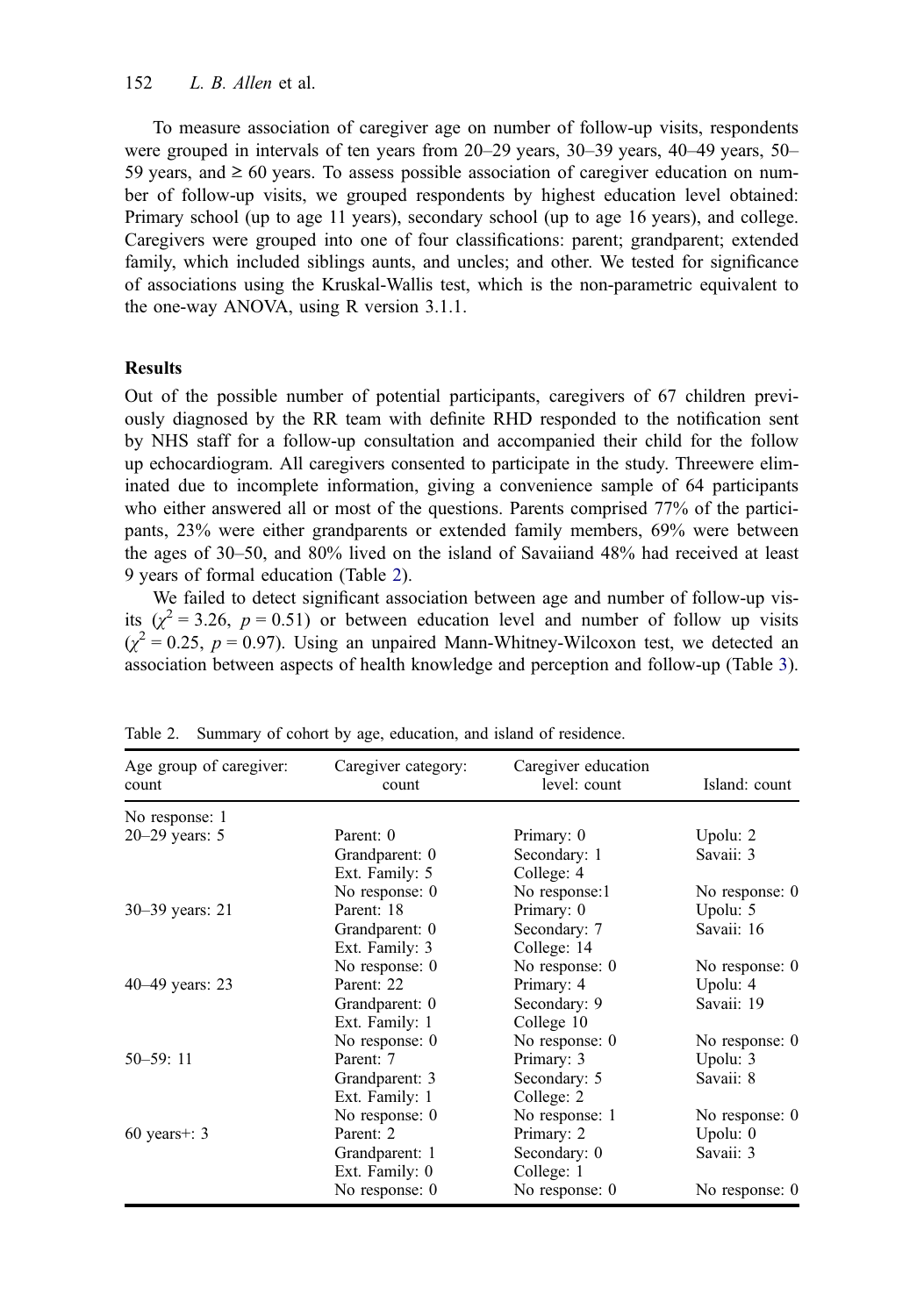| Construct question                                                                                          | Yes | No/don't<br>know | Mean $#$<br>Follow-up<br>Visits (Yes) | Mean $#$<br>follow-up visits<br>(no/don't know) P-value |        |
|-------------------------------------------------------------------------------------------------------------|-----|------------------|---------------------------------------|---------------------------------------------------------|--------|
| Perceived Susceptibility                                                                                    | 26  | 38               | 3.0                                   | 1.1                                                     | < 0.01 |
| Do you believe your child is sick?                                                                          |     |                  |                                       |                                                         |        |
| Perceived Severity                                                                                          | 51  | 13               | 2.0                                   | 1.2                                                     | 0.19   |
| Do you understand your child's<br>diagnosis concerns their heart?                                           |     |                  |                                       |                                                         |        |
| Are you concerned your child receives<br>follow-up care?                                                    | 46  | 13               | 2.1                                   | 1.6                                                     | 0.67   |
| Perceived Benefit                                                                                           | 53  | 9                | 1.9                                   | 1.7                                                     | 0.83   |
| Do you understand that your child can<br>be healthy with medication?                                        |     |                  |                                       |                                                         |        |
| Do you understand that medication can<br>help avoid future serious health<br>problems?                      | 56  | 7                | 2.0                                   | 0.6                                                     | .10    |
| Perceived Barrier                                                                                           | 12  | 52               | 2.4                                   | 1.7                                                     | 0.23   |
| Can you drive a car?                                                                                        |     |                  |                                       |                                                         |        |
| Are you worried about the cost of<br>follow-up care?                                                        | 15  | 49               | 2.8                                   | 1.6                                                     | 0.02   |
| Is it too far to travel for follow-up care?                                                                 | 31  | 33               | 1.8                                   | 1.9                                                     | 0.99   |
| Do you understand the treatments must<br>be monthly?                                                        | 21  | 19               | 3.3                                   | 0.3                                                     | < 0.01 |
| Do you know where to go for follow-up<br>care?                                                              | 57  | 7                |                                       |                                                         | < 0.01 |
| Self-efficacy                                                                                               | 61  | 3                | 1.9                                   | 1.0                                                     | 0.74   |
| Do you think you can help your child<br>and their heart health by taking him/<br>her in for follow-up care? |     |                  |                                       |                                                         |        |

<span id="page-5-0"></span>Table 3. Response to HBM- directed questions and association with follow up visits.

Table 4. Breakdown of questionnaire using the Health Belief Model.

| HBM constructs/other     | Number of questions on questionnaire |
|--------------------------|--------------------------------------|
| Consent to participate   |                                      |
| Basic Demographics       |                                      |
| Perceived Severity       |                                      |
| Perceived Barriers       | b                                    |
| Perceived Benefits       |                                      |
| Perceived Susceptibility |                                      |
| Self-efficacy            |                                      |
| Clinical                 | 8                                    |

Affirmative answers to the following questions demonstrated a possible association to a significant increase in follow-up visits: 'Do you believe that your child is sick?' 'Are you worried about the cost of follow-up care?' 'Do you know where to go for follow-up care?', 'Do you understand the treatments must be monthly?' A subset of the questions is listed in Table 4. Only responses that could be accurately recorded are included in the numbers and analyses, resulting in less than 64 total responses for some questions.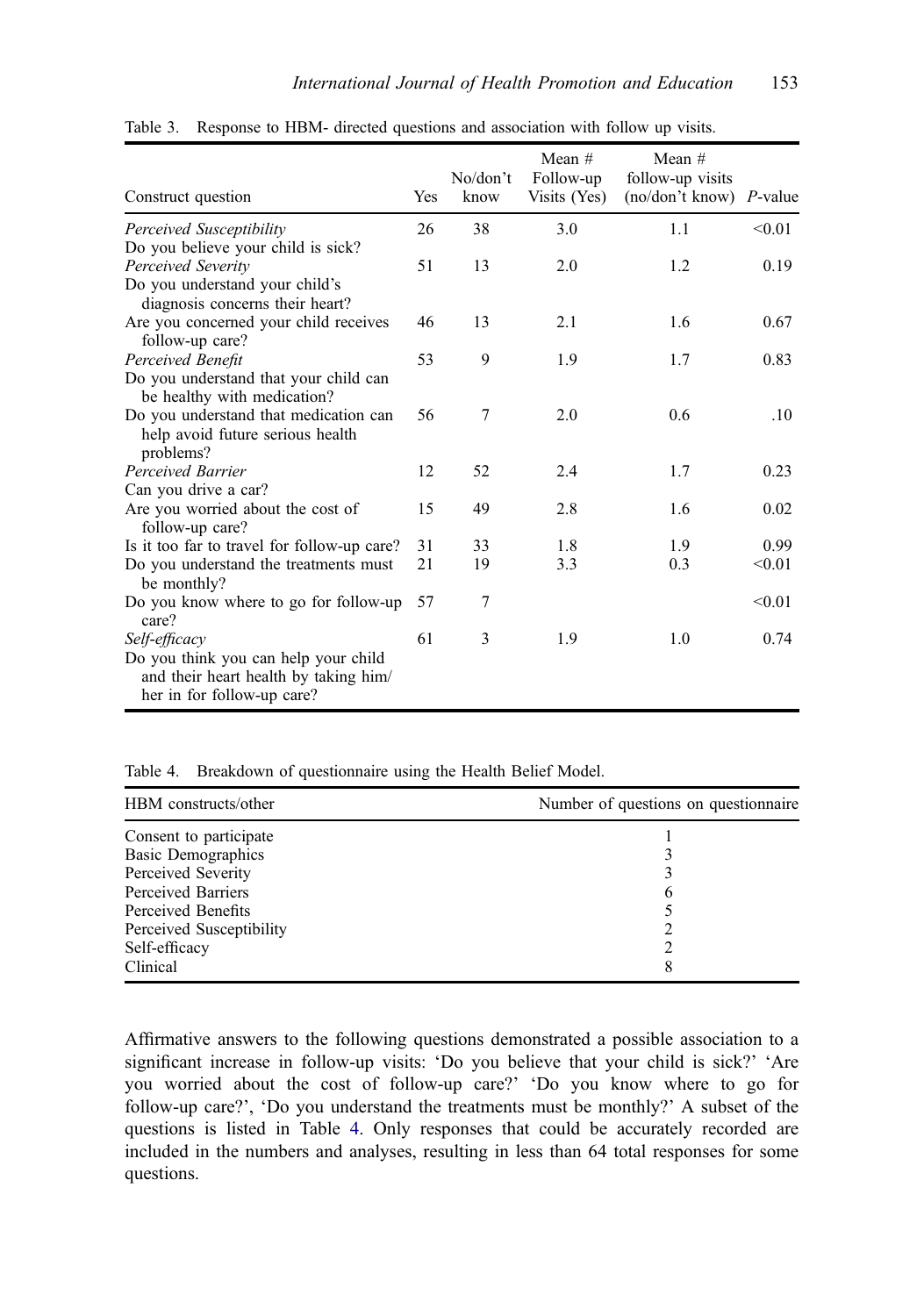#### <span id="page-6-0"></span>Discussion

Our data demonstrate that knowledge about frequency and location of follow-up treatment, and perception of whether the caregivers believe their child is actually sick, are significantly associated with seeking appropriate follow-up treatments among caregivers of children with RHD in Samoa. When these factors are properly adhered to, it would suggest that knowledge about frequency, locations for care, and a belief in their child's condition would positively influence action to seek follow-up care. We failed to detect a significant association between caregiver age and follow-up care or between caregiver education level and follow-up care. We also failed to detect evidence that the ability to drive and the distance to travel for care has an impact on follow-up care.

These findings are consistent with previous studies that have shown the use of the HBM. A study conducted on foot care in diabetic patients demonstrated that increasing patient knowledge of the ability to prevent future complications including foot amputation if treatment is neglected, as well as the long-term commitment to treatment, resulted in better foot care by the patients themselves (Mann et al. [2009\)](#page-8-0). The treatment protocol for RHD is similar in that it is intended to prevent major future complications, and RHD is a medical condition needing long-term care. A study by Reiter et al. effectively used the HBM to assess parent beliefs and perceptions relative to preventive vaccines for cervical cancer. The study concluded that identifying parents' beliefs offers potentially modifiable behavior opportunities that could increase vaccination rates (Reiter et al. [2009](#page-8-0)).

We did detect a significant decrease in follow-up care when caregivers did not know the location for follow-up treatment. It would be helpful if an effort were made to provide location information verbally and in written form when Samoan medical professionals identify and approve children requiring follow-up care. Additional outreach programs in Samoa among outer villages may also promote compliance with treatment protocols. Other investigators have seen the need for education for RHD. Heart Kids Australia has indicated the need to educate not only health staff, but also patients and families, which would ensure correct diagnoses and management of RHD (Heart Kids, Australia [2015](#page-8-0)). The government of New Zealand, another neighbor of Samoa, has recognized the need to broaden the scope of current programs to increase community awareness and provide better access clinics for sore throat management (World Heart Federation [2013](#page-9-0)).

Caregivers' perceptions of the effectiveness of continued treatment to help their child, and of medication effectiveness, also show a significant association with the mean number of follow-up visits, which offers an opportunity to build on positive factors when developing programs to promote caregiver compliance. Understanding follow-up treatments are required on a monthly basis also showed a significant association with number of follow-up visits as recorded by the caregivers. Samoan medical personnel could be educated on the protocol for follow-up treatment and effective ways to disseminate this information, which would allow them to go beyond diagnosis and explain to caregivers what is required of them for follow-up care and the effort necessary to avoid negative long-term consequences. The NHS could include these factors when educating and counseling caregivers. This demonstrates an opportunity for the NHS and the people of Samoa to work together to lessen the burden of RHD and to expect increased compliance to follow-up protocols, as was suggested in the study by White et al. ([2010\)](#page-9-0). The cooperative work with the NHS and RR teams should emphasize these factors, as well as continue to canvas caregivers for additional understanding of health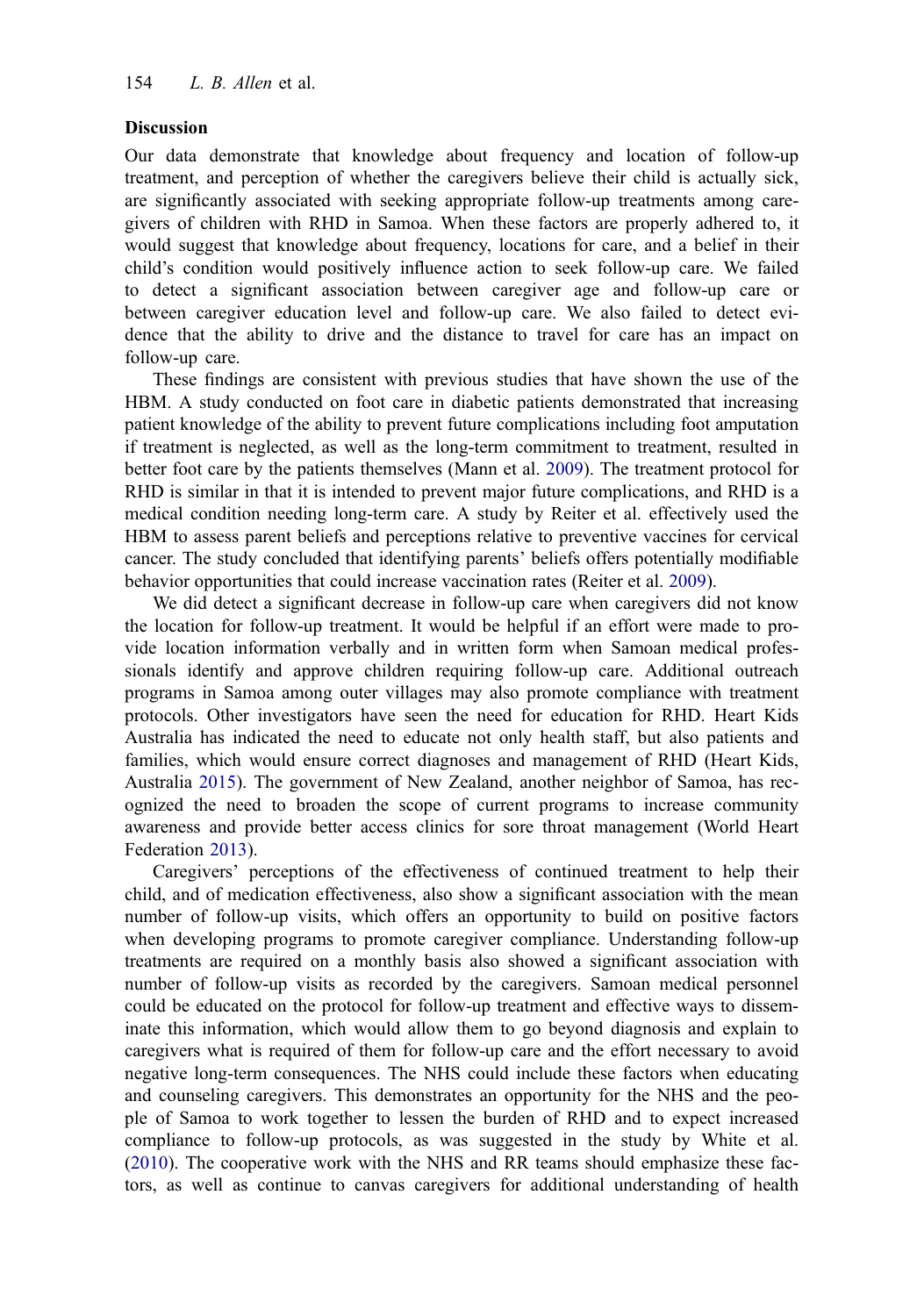<span id="page-7-0"></span>behavior compliance. The current study can assist in the efficient allocation of resources and development of programs in Samoa.

A more directed understanding of caregiver knowledge and perceptions of RHD will develop better communication between medical clinical personnel and RHD patient caregivers. The improved understanding of caregivers can have a direct affect on perceptions of the children themselves. This was demonstrated in a study by Wark et al. ([2013\)](#page-9-0), where it was reported that 'parental perception of ill health, irrespective of actual diagnosis, had the greatest impact on children' among the markers measured. Labeling a healthy child as diseased could have deleterious implications (Wark et al. [2013\)](#page-9-0).

This study was limited by the following issues with the sample caregiver group: (1) It was a convenience sample of caregivers whom we were able to contact through the assistance of the NHS, creating selection bias directed to those who responded, 92) all participants did not respond to all questions, (3) information was self-reported by caregivers, (4) possible caregiver response bias due to unforeseen factors such as past experience with RHD, and (5) a relatively small sample size. In addition, we have not evaluated possible interactions between questions. Due to the more rural nature of Savaii when compared to Upolu, specifically the capitol city of Apia, contacting caregivers was easier on Savaii, which could explain the difference in participation rates between the islands. The NHS staff suggested other extenuating factors that may have influenced participation to include time away from work, distance to the clinic or hospital, time and cost of travel using public transportation as many of the participants do not own cars, disinterest, and family or other conflicts. More education outreach to these caregivers, along with governmental considerations regarding availability of follow-up care among the district clinics, would help with these issues.

Future studies should compare medical clinical records, where possible, of follow-up visits with caregiver account. The findings from this study may not be generalizable not only because of the convenience sample size and selection bias, but also due to cultural considerations and conditions specific to the country of Samoa.

#### Conclusion

We were able to demonstrate through operationalizing constructs of the HBM that caregiver knowledge about frequency and location of follow-up treatment, and perception of whether a caregiver believes their child is actually sick, showed a significant association with the action of caregivers of children with RHD in Samoa to seek appropriate follow-up treatments. This validates the need to include caregiver education in RHD health promotion program development.

#### Acknowledgments

We would like to recognize Samoan health sector leaders, the Honorable Minister of Health Dr. Tuitama Talalelei Tuitama, Director General of Health Dr. Take Naseri, General Manager of the National Health Services Leota Laki, and all other health sector personnel. In addition, we would like to acknowledge Mr. Joe Keil. We would also like to acknowledge members of the Rheumatic Rescue team who assisted with the research contained in this study.

#### Disclosure statement

There are no conflicts of interest among any individuals associated with this study.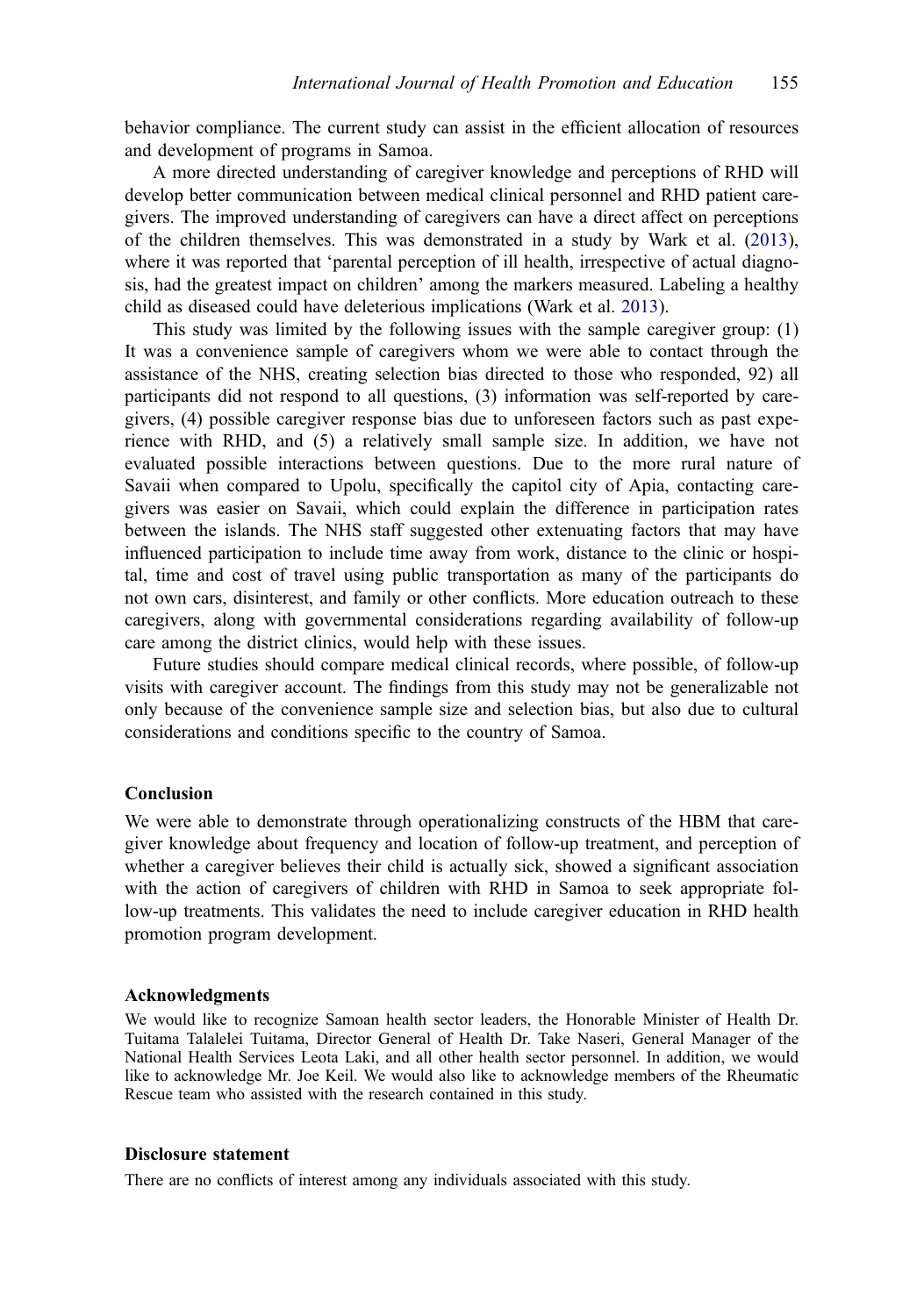#### <span id="page-8-0"></span>Funding

This study was conducted in conjunction with a study abroad program and student researchers at both Utah Valley University and Brigham Young University. Participation is done on a volunteer basis.

#### References

- Allen, L. B., M. Allen, R. F. Lesa, G. E. Richardson, and D. L. Eggett. [2011.](#page-1-0) "Rheumatic Fever in Samoa: Education as Prevention." Pacific Health Dialog 17 (1): 107–118.
- Brewer, N. T., and K. I. Fazekas. [2007.](#page-1-0) "Predictors of HPV Vaccine Acceptability: A Theory-Informed, Systematic Review." Preventive Medicine 45: 107–114.
- Carapetis, J. R., and L. Zuhike. [2011](#page-0-0). "Global Research Priorities in Rheumatic Fever and Rheumatic Heart Disease." Annals of Pediatric Cardiology 1 (4): 4–12.
- Carapetis, J. R., L. Zühlke, K. Taubert, and J. Narula. [2013.](#page-0-0) "Continued Challenge of Rheumatic Heart Disease." Global Heart 8 (3): 185-186.
- Cleland, J. G., and J. K. van Ginneken. [1988](#page-1-0). "Maternal Education and Child Survival in Developing Countries: The Search for Pathways of Influence." Social Science & Medicine 27 (12): 1357–1368.
- Coyne, I. [2008.](#page-1-0) "Children's Participation in Consultations and Decision-Making at Health Service Level: A Review of the Literature." International Journal of Nursing Studies 45: 1682–1689.
- Davoe-Blanes, M. C., and D. La Parra. [2012](#page-1-0). "Children as Agents of Their Own Health: Exploratory Analysis of Child Discourse in Spain." Health Promotion International 28 (3): 367–377.
- Engel, L., and R. Love. [2013](#page-1-0). "Safe Patient Handling Education in Nepal: A Canadian Perspective in Creating and Conducting Training in a Developing Country." Journal of Palliative Medicine 16 (3): 295–300.
- Faller, G., and R. C. Allen. [2009](#page-0-0). "Improving the Management of Pediatric Rheumatic Diseases Globally." Best Practice & Research: Clinical Rheumatology 23 (5): 643–653.
- Gh, D., M. M. Hazavehi, M. H. Baghianimoghadam, and S. Mohebi. [2007](#page-1-0). "The Effect of a Health Belief Model Based Education Program for Foot Care in Diabetic Patients Type II in Kermanshah, Iran (2005)." International Journal of Endocrinology and Metabolism 2: 82–90.
- Heart Kids, Australia. [2015.](#page-6-0) Rheumatic Heart Disease Fact Sheet. Accessed September 28, 2015. http://www.heartkids.org.au/fi[nd-support/useful-information/rheumatic-heart-disease-fact-sheet/](http://www.heartkids.org.au/find-support/useful-information/rheumatic-heart-disease-fact-sheet/)
- Highland, KB. [2011](#page-3-0). Reassessing the Architecture of the Health Beliefs Model in Low-Income Diverse Families. Accessed November 14, 2015. [http://digitalcommons.unl.edu/cgi/viewcon](http://digitalcommons.unl.edu/cgi/viewcontent.cgi?article=1028&context=psychdiss) [tent.cgi?article=1028&context=psychdiss](http://digitalcommons.unl.edu/cgi/viewcontent.cgi?article=1028&context=psychdiss)
- Joines, K., and M. de Chesnay. [2008.](#page-1-0) Caring for the Vulnerable. Sudbury, MA: Jones and Bartlett Publishers.
- Kane, A., M. Mirabel, K. Toure, M. C. Perier, D. Fazaa, M. Tafflet, N. Karam, et al. [2013](#page-1-0). "Echocardiographic Screening for Rheumatic Heart Disease: Age Matters." International Journal of Cardiology 168 (2): 888–891.
- Kumar, R. K., and R. Tandon. [2013.](#page-0-0) "Rheumatic Fever & Rheumatic Heart Disease: The Last 50 Years." Indian Journal of Medical Research 137 (4): 643–658.
- Lawrence, J. G., J. R. Carapetis, K. Griffiths, K. Edwards, and J. R. Condon. [2013](#page-0-0). "Acute Rheumatic Fever and Rheumatic Heart Disease: Incidence and Progression in the Northern Territory of Australia, 1997 to 2010." Circulation 128 (5): 492–501.
- Mann, D. M., D. Ponieman, H. Leventhal, and E. A. Halm. [2009](#page-1-0). "Predictors of Adherence to Diabetes Medications: The Role of Disease and Medication Beliefs." Journal of Behavioral Medicine 32: 278–284.
- Pokhrel, S., and R. Sauerborn. [2004](#page-1-0). "Household Decision-making on Child Health Care in Developing Countries: The Case of Nepal." Health Policy and Planning 19 (4): 218–233.
- Ramsey, L. S., L. Watkins, and M. E. Engel. [2013.](#page-1-0) "Health Education Interventions to Raise Awareness of Rheumatic Fever: A Systematic Review Protocol." Systematic Reviews 2: 1.
- Reiter, P. L., N. T. Brewer, S. L. Gottlieb, A. McRee, and J. S. Smith. [2009.](#page-1-0) "Parents' Health Beliefs and HPV Vaccination of Their Adolescent Daughters." Social Science & Medicine 69: 475–480.
- Remenyi, G., N. Wilson, A. Steer, B. Ferreira, J. Kado, K. Kumar, J. Lawrenson, et al. [2012](#page-2-0). "World Heart Federation Criteria for Echocardiographic Diagnosis of Rheumatic Heart Disease—An Evidence-Based Guideline." Nature Reviews Cardiology 9: 297–309.